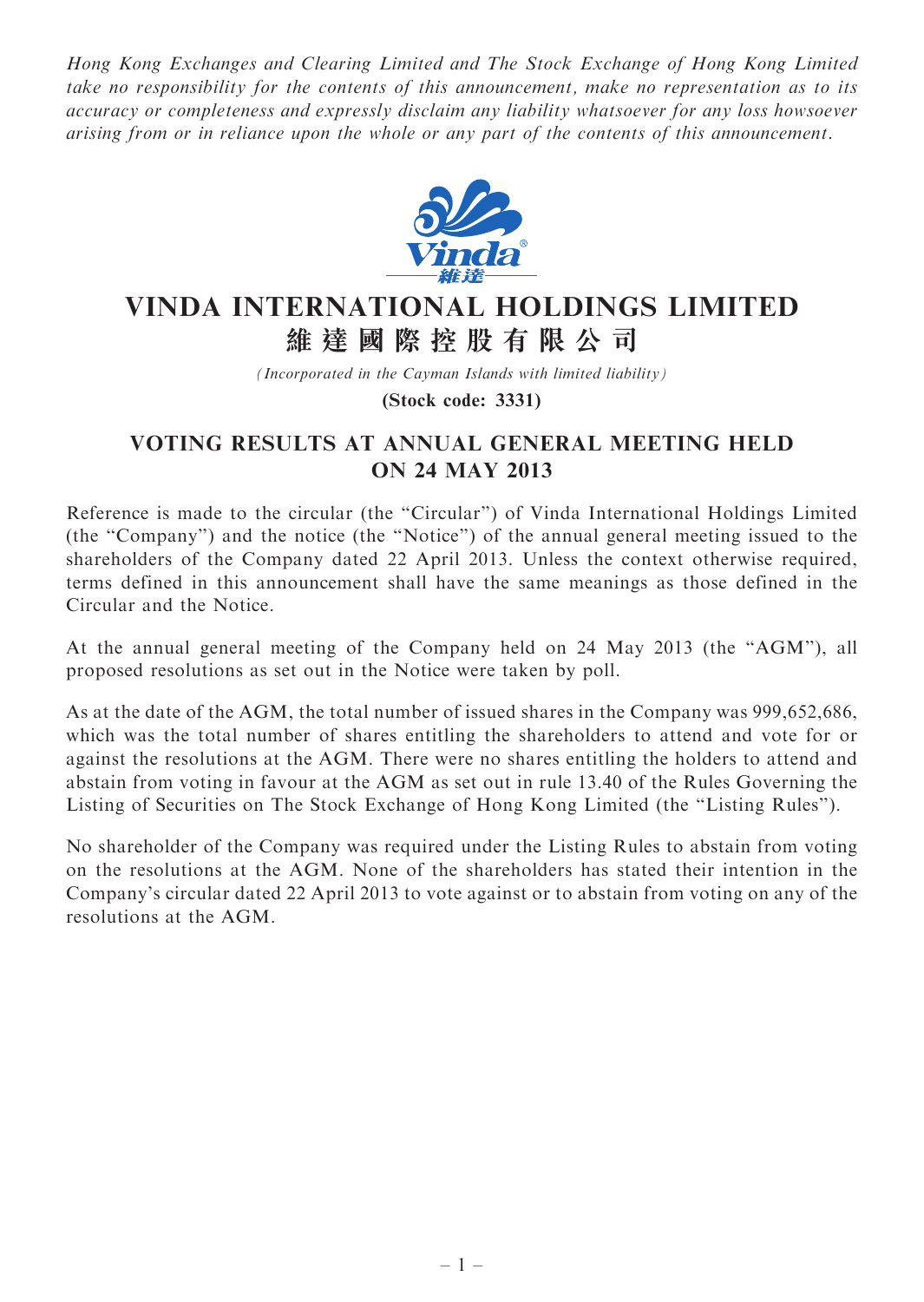The Company's Hong Kong branch share registrar, Computershare Hong Kong Investor Services Limited, was appointed as the scrutineer at the AGM for the purpose of vote-taking. The poll results in respect of the resolutions proposed at the AGM are as follows:

| <b>ORDINARY RESOLUTIONS</b> |                                                                                                                                                                                                     | Number of votes cast and<br>approximate percentage of<br>total number of votes cast |                             | <b>Total number</b><br>of votes cast |
|-----------------------------|-----------------------------------------------------------------------------------------------------------------------------------------------------------------------------------------------------|-------------------------------------------------------------------------------------|-----------------------------|--------------------------------------|
|                             |                                                                                                                                                                                                     | <b>FOR</b>                                                                          | <b>AGAINST</b>              |                                      |
| 1.                          | To receive and consider the audited<br>financial statements and the reports of<br>directors<br>and<br>auditors of<br>the<br>the<br>for<br>Company<br>the<br>ended<br>31<br>year<br>December 2012.   | 594,981,030<br>$(100\%)$                                                            | $\overline{0}$<br>$(0\%)$   | 594,981,030                          |
| 2.                          | To declare a final dividend for the year<br>ended 31 December 2012.                                                                                                                                 | 594,981,030<br>$(100\%)$                                                            | $\theta$<br>$(0\%)$         | 594,981,030                          |
| 3a.(i)                      | To re-elect Ms. ZHANG Dong Fang as<br>an executive director.                                                                                                                                        | 588,811,527<br>$(98.9631\%)$                                                        | 6,169,503<br>$(1.0369\%)$   | 594,981,030                          |
| 3a.(ii)                     | To re-elect Mr. Ulf<br>Olof Lennart<br>SODERSTROM<br>non-executive<br>as<br>$\mathbf{a}$<br>director.                                                                                               | 569,891,527<br>$(95.7831\%)$                                                        | 25,089,503<br>$(4.2169\%)$  | 594,981,030                          |
| $3a$ .(iii)                 | To re-elect Dr. CAO Zhen Lei as an<br>independent non-executive director                                                                                                                            | 594,981,030<br>$(100\%)$                                                            | $\theta$<br>$(0\%)$         | 594,981,030                          |
| 3a.(iv)                     | To re-elect Mr. KAM Robert as an<br>independent non-executive director                                                                                                                              | 594,981,030<br>$(100\%)$                                                            | $\theta$<br>$(0\%)$         | 594,981,030                          |
| $3b$ .                      | To authorize the board of directors to<br>fix the remuneration of the directors.                                                                                                                    | 593,579,527<br>(99.9172%)                                                           | 492,000<br>$(0.0828\%)$     | 594,071,527                          |
| 4.                          | To re-appoint PricewaterhouseCoopers<br>as auditors of the Company and to<br>authorise the board of directors to fix<br>their remuneration.                                                         | 594,974,030<br>$(100\%)$                                                            | $\overline{0}$<br>$(0\%)$   | 594,974,030                          |
| 5.                          | To give a general mandate to the<br>directors to allot, issue and deal with $(87.2033\%)$<br>additional shares not exceeding 20% of<br>the aggregate nominal amount of the<br>issued share capital. | 517,721,323                                                                         | 75,973,585<br>$(12.7967\%)$ | 593,694,908                          |
| 6.                          | To give a general mandate to<br>the<br>to purchase<br>directors<br>shares<br>not<br>10%<br>of the<br>exceeding<br>aggregate<br>nominal amount of the issued share<br>capital.                       | 594,817,145<br>(99.9725%)                                                           | 163,885<br>$(0.0275\%)$     | 594,981,030                          |
| 7.                          | To extend the general mandate granted<br>to the directors to issue and allot the<br>shares repurchased by the Company.                                                                              | 522,954,530<br>$(87.8943\%)$                                                        | 72,026,500<br>$(12.1057\%)$ | 594,981,030                          |